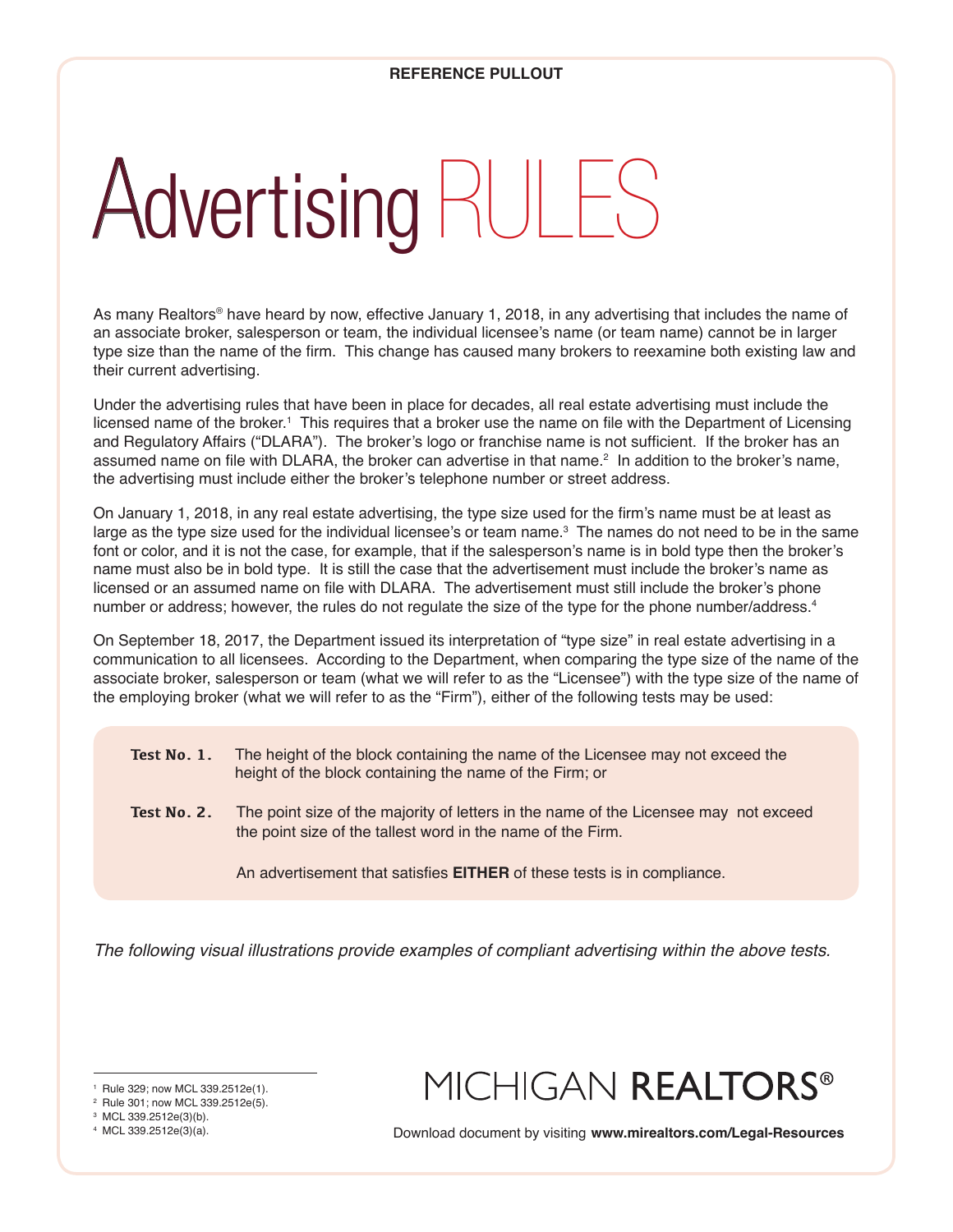#### **HEIGHT OF THE BLOCK**

The first advertising illustration satisfies test number 1; that is, the block height of the name of the salesperson, "Simone Licensee" is 4.5 inches, and the block height of the name of the Firm, "Acme Brokerage Capital City Firm" is also 4.5 inches. The advertising also includes the office phone number for the Firm, so it is otherwise compliant with the Code requirements. Note, however, that if the legal name of the Firm in this illustration was only "Acme Brokerage", the advertisement would not be compliant with test number 1 because the block height of "Acme Brokerage" alone is smaller than the block height of "Simone Licensee."

The second advertising illustration also satisfies the first test because the block height of "Simone Licensee" is smaller than the block height of the name of the Firm – Again, the legal name of the Firm on file with DLARA in this illustration is "Acme Brokerage Capital City Firm."

The third advertising illustration also satisfies the first test because the block height of the name of the Licensee – in this case, "Simone Team" – is equal to the block height of the name of the Firm. Remember that the block height of the name of the Firm must be greater than or equal to the block height of the name of the Licensee. Phone numbers and addresses are not included in the calculation.



### MICHIGAN REALTORS®

Watch Letter of The Law | Real Estate Advertising: www.mirealtors.com/Legal-Resources